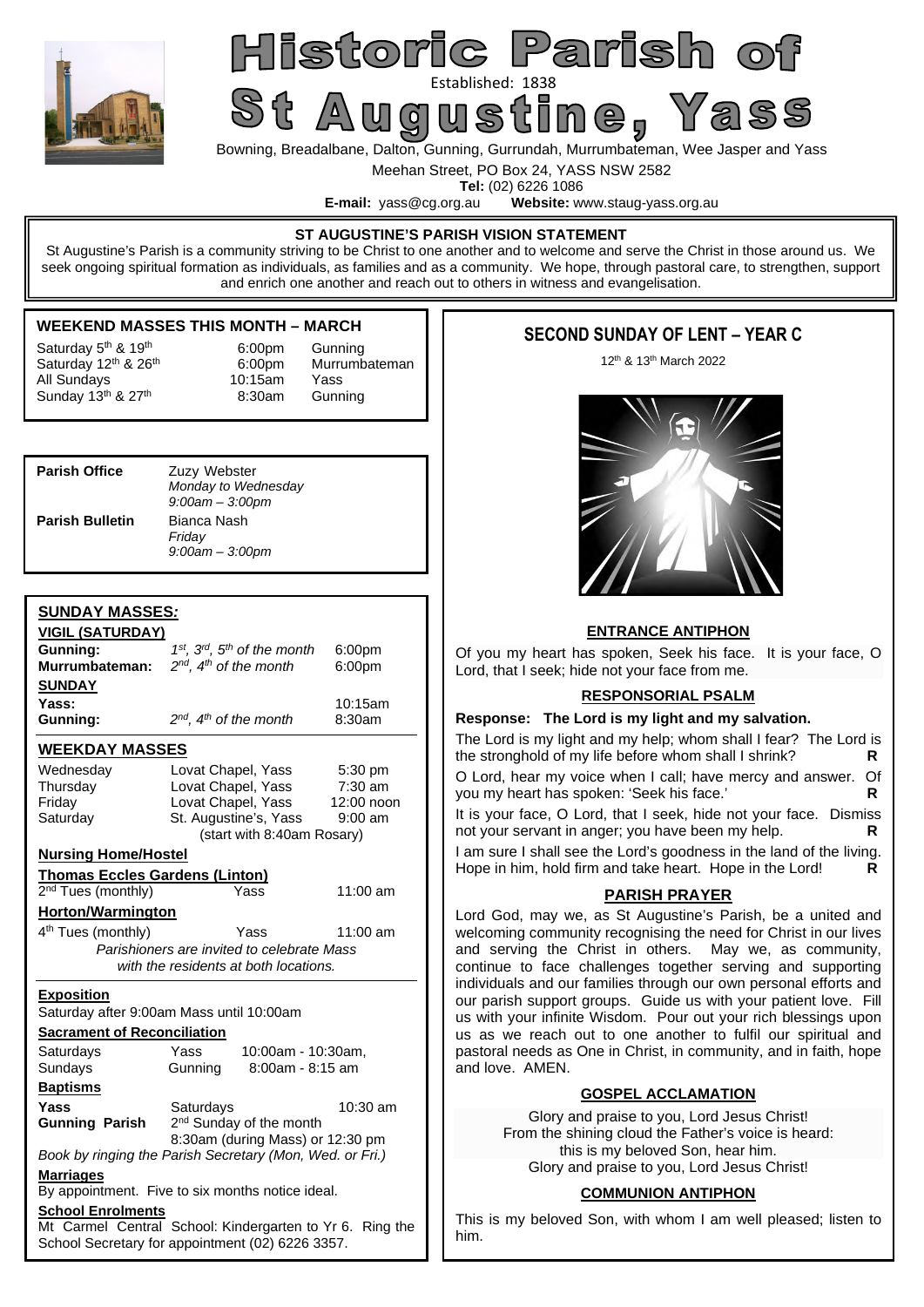# *Thoughts from the Presbytery*



| <b>Parish Priest</b><br>Father              | Peter I |
|---------------------------------------------|---------|
| <b>Youth Worker</b><br>Clare                | Healey  |
| <b>Chair Finance Committee</b><br>Paul      | O'Mar   |
| <b>Chair Parish Council</b><br><b>Bryan</b> | Coleb   |
| <b>Principal of the School</b><br>Michael   | Green   |
| <b>School Community Council</b><br>Amber    | Maher   |
| <b>Sacramental Team Leader</b><br>Dianne    | Carey   |
| <b>RCIA</b><br>Genevieve                    | Colber  |

ather **Peter My** *Postage* Healey aul O'Mara **ryan** Coleborne (acting) **Principal of the School** Michael Green **Renevieve Colbert** 

# ACKNOWLEDGEMENT OF COUNTRY

We acknowledge Aboriginal and Torres Strait Islander people as the traditional custodians of the land in which we meet. We pay our respects to the Elders of the past, present and future.



# **STATIONS OF THE CROSS**

6:00pm every Friday during Lent

# **PLANNED GIVING**

Planned Giving envelopes are ready for collection at the presbytery.

#### **PROJECT COMPASSION**

Project Compassion boxes are ready for collection at the church.

# **THANK YOU**

Thank you to the 40 people who did the survey.

### **PARISH ASSEMBLY ONLY TWO WEEKS AWAY**

Please pray for our Parish Assembly and come together on the day.

### **HOMILY**

#### **Transfigured Bodysouls**

One often hears the conventional wisdom: 'All religions are the same.' Somewhat different packaging but, really, they all believe in the same things.

But, do they, even about the human person?

What if you believed that the most vital part of a person was 'the soul', more or less trapped or imprisoned in the body? The best thing would be for the soul to be freed from the body, leaving the old carcass behind, and enjoying heaven as a soul.

Well, that may put you in an ancient Greek tradition, but it is certainly not Christian.

What do we believe?

There is a hint in the pictures of the Stations of the Cross. Notice the haloes of light, a golden glow, around the head of our Lord Jesus Christ. Artists down through the centuries have tried to portray the Divine Light which suffuses the body of Christ (and of the Saints).

These portrayals hark back to today's Gospel.

Jesus' *body* was transfigured. This was no out-of-the-body experience of religious ecstasy. This was an utterly bodily experience with Jesus' *body* totally translucent, totally radiant with Divine Light. Every molecule of his materiality was reverberating in the halo of divine glory.

| <b>Parish Finance Committee Members:</b> |                                              |       |       |                               |  |
|------------------------------------------|----------------------------------------------|-------|-------|-------------------------------|--|
| Father                                   | Peter My                                     | Stan  |       | Waldren                       |  |
| David                                    | Garland                                      | Mark  |       | Valencic                      |  |
| Paul                                     | O'Mara                                       | Trish |       | Gibbs                         |  |
| Irene                                    | Carr                                         |       |       |                               |  |
| <b>Parish Pastoral Council Members:</b>  |                                              |       |       |                               |  |
| VACANT                                   | (Youth)                                      |       | Peter | Cleary (Liturgy)              |  |
| Brvan                                    | Coleborne (Ecumenism) Michael Green (School) |       |       |                               |  |
|                                          | Genevieve Colbert (Education)                |       |       | Lourdes O'Keefe (Social)      |  |
| Bob                                      | Nash (Maintenance)                           |       |       | Michael Van Wanrooy (Welfare) |  |
|                                          | VACANT (Social Justice)                      |       |       | Zuzy Webster (Secretary)      |  |
|                                          | Ex Officio Member: Fr Peter My               |       |       |                               |  |

That is the destiny which God desires for us also. When we are really in harmony with God, when we really participate in the life of God, then that Divine Life envelops and permeates our whole person, bodysoul. That is our *ultimate* destiny, but can it be anticipated in the lives of those close to God?

We have all heard of St Francis of Assisi or Padre Pio. Both saints exhibited the stigmata. Their devotion to the crucified Lord was so intense that they exhibited the wounds of the Cross in their bodies.

But, what if a saint, what if you or I, was intensely devoted to the transfigured Christ? Could one share in that transfigured experience?

Here is a story from the Russian mystical tradition.\* It is a passage taken from 'The Revelations' of Saint Seraphim of Sarov, written at the beginning of the 19th Century. One of his followers was conversing with him on a winter morning when the Saint appeared to his follower to be as dazzling as the sun. Saint Seraphim whispered to him:

'Why then, my friend, do you not look me straight in the face? Look freely and without fear; the Lord is with us.'

The story goes on in the words of the follower:

'Encouraged by these words, I looked and was seized by holy fear. Imagine in the middle of the sun, dazzling in the brilliance of its noontide rays, the face of the man who is speaking to you. You can see the movements of his lips, the changing expression of his eyes, you can hear his voice, you can feel his hands holding you by the shoulders, but you can see neither his hands nor his body – nothing except the blaze of light which shines around, lighting up with its brilliance the snow-covered meadow, and the snowflakes which continue to fall unceasingly.

"What do you feel?" asked Father Seraphim.

"An immeasurable well-being," I replied.

"But what sort of well-being? What exactly?"

"I feel", I replied, "such calm, such peace in my soul, that I can find no words to express it."

"My friend, it is the peace our Lord spoke of when he said to his disciples: 'My peace I give unto you,' the peace which the world cannot give; 'the peace which passeth all understanding.' What else do you feel?"

"Infinite joy in my heart."'

My friends, that is the promise our Heavenly Father gives to you and to me personally and individually.

You and I can be, with God's grace will be, radiant with Divine Light, our bodies immersed in translucent glory, filled with 'immeasurable well-being', 'infinite joy in our hearts.'

\* *I took this story from 'The Mystical Theology of the Eastern Church' by Vladimir Lossky, St Vladimir's Seminary Press, Crestwood, New York 10707, 1976, pages 227-229.*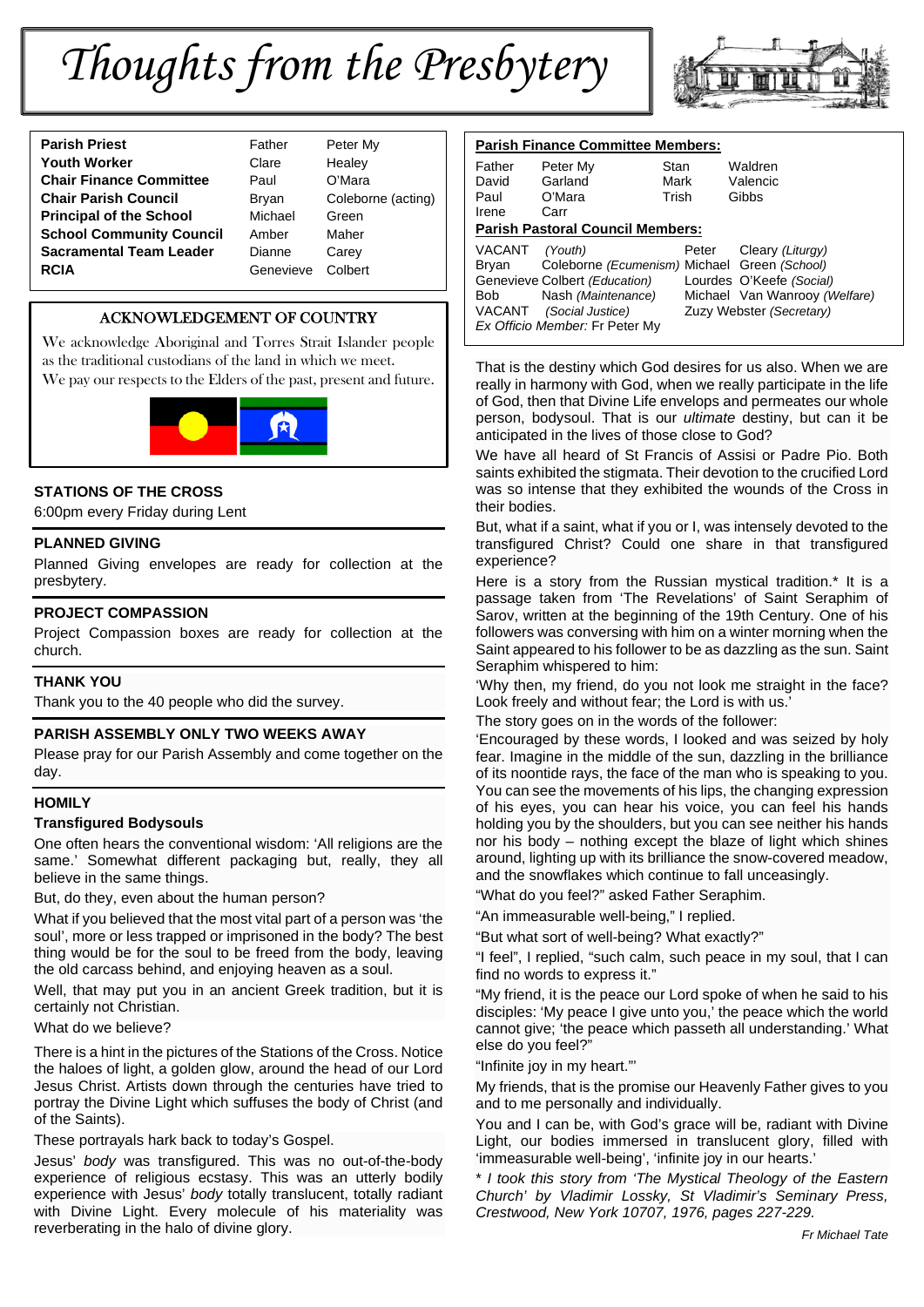# First Reconciliation



23rd March 2022 Please pray for . . .

Darcy Bell Egan Bradley Billy Buser Chloe Caldow Addison Cooke Declan Cooke Sofia Da Deppo Jessica Davis Fletcher Douglas Isabella Dunstan Charlie Field Ava Leighton Zali Lenon Lucy Miller Natalia O'Connor Isabelle Pidgeon Christine Raniga Olivia Scanlon Zoe Seselja Josephine Streatfeild Phoenix Streatfeild Amber Watson Heath Wood





*This week we welcomed into our Church community:*

Jessica Clare & Isabelle Katherine Joseph & Katherine

# **106 MEEHAN STREET**

*(former residence of the Sisters of Mercy Yass)*

We are pleased to advise that the above property has now been leased.

We kindly ask if everyone would please *not park in the driveway* when attending Mass. *Thank you.*



# **MUSIC MINISTRY**

# *WANTED*

*SINGERS AND MUSICIANS FOR EASTER CEREMONIES.* 

If any parishioners would like to help out with the singing or just learn the songs that we will be doing, please email or phone Anne Eade eade4@netspace.net.au or 0407 940 043.

Practice times to be advised but most likely after Mass on Sunday for approximately 1 hour.

All are welcome.

# **CARITAS UKRAINE APPEAL**

Caritas Ukraine is on the ground during the unfolding humanitarian crisis.

Caritas' appeal for the Ukraine will help provide assistance including emergency shelter, food, clean water, transportation services, and support to people affected by this crisis.

Donate today at www.caritas.org.au/ukraine or call 1800 024 413 toll free.

# **CATHOLICCARE / ARCHDIOCESAN MARRIAGE PREPARATION PROGRAM – 23rd MARCH**

#### *5:00pm*

Marriage Preparation program for engaged couples. Includes FOCCUS questionnaire, dinner, evening formation program and a private, follow-up couple discussion with a CatholicCare counsellor.

Information and registration at www.marriagefamily.org.au

#### **CALVARY HOSPITAL AUXILIARY PLANT STALL – 31st MARCH**

#### *8:00am – 4:00pm*

A huge range of succulents, perennials, indoor plants and more will be available. All funds raised go towards the purchase of equipment for the care and comfort of Calvary Public Hospital patients and staff.

For further information: Jan 0437 790 980

# **CHRISM MASS – 11th APRIL**

*5:00pm*

Join the Archbishop and the Clergy of the Archdiocese at St Christopher's Cathedral, Forrest for this most important Holy Week ceremony. It is this Mass that the Holy Oils used in the various Sacramental Rites of the Church are blessed and consecrated.

Everyone is most welcome.

# **PROJECT COMPASSION LAUNCH, 2022**

Caritas CEO Kirsty Robertson & Archbishop Prowse have launched Project Compassion virtually this year at this link: tinyurl.com/caritascg22.

If you need resources or wish to hear more about the work of Caritas, contact your new Diocesan Director Beth Doherty on 0432 608 310 or Elisabeth\_doherty@hotmail.com. Visit the website at: www.caritas.org.au.

# **INTERNATIONAL SYNOD ON SYNODALITY**

Participate in an international conversation about the Catholic Church. You have one more week to make a submission to your local consultation.

Find out more at: https://catholic.org.au/synodalchurch

### **MEMBERSHIP OF THE ARCHDIOCESAN FINANCE COUNCIL**

The Archbishop extends an invitation to persons of good standing in the community who have the requisite qualifications and experience to nominate for membership of the Archdiocesan Finance Council.

The goal of the AFC is to ensure that the stewardship and administration of the temporal goods of the Archdiocese is in keeping with the spirit of the Gospel, the teaching of the church and the provisions of the Code of Canon Law. Meetings are held every three months with additional meetings as required.

For further information and the lodgement of expressions of interest please contact Ms Helen Delahunty interest please contact Ms Helen Delahunty helen.delahunty@cg.org.au

Closure date: 25 March 2022.

# **TRIBUNAL OF THE CATHOLIC CHURCH**

Marriage breakdown is a traumatic experience for all those concerned. The Church reaches out in support of those who are divorced, while upholding the permanence of a true Christian marriage. The Canberra Office of the Tribunal extends an invitation to any divorced person who would like to talk about the annulment process.

You can be assured that your privacy will be respected.

Should you choose to apply for an annulment, you will be guided and supported through the process.

For further information please phone the Canberra Office of the Tribunal Office on 6239 9813 or email tribunal@cg.org.au